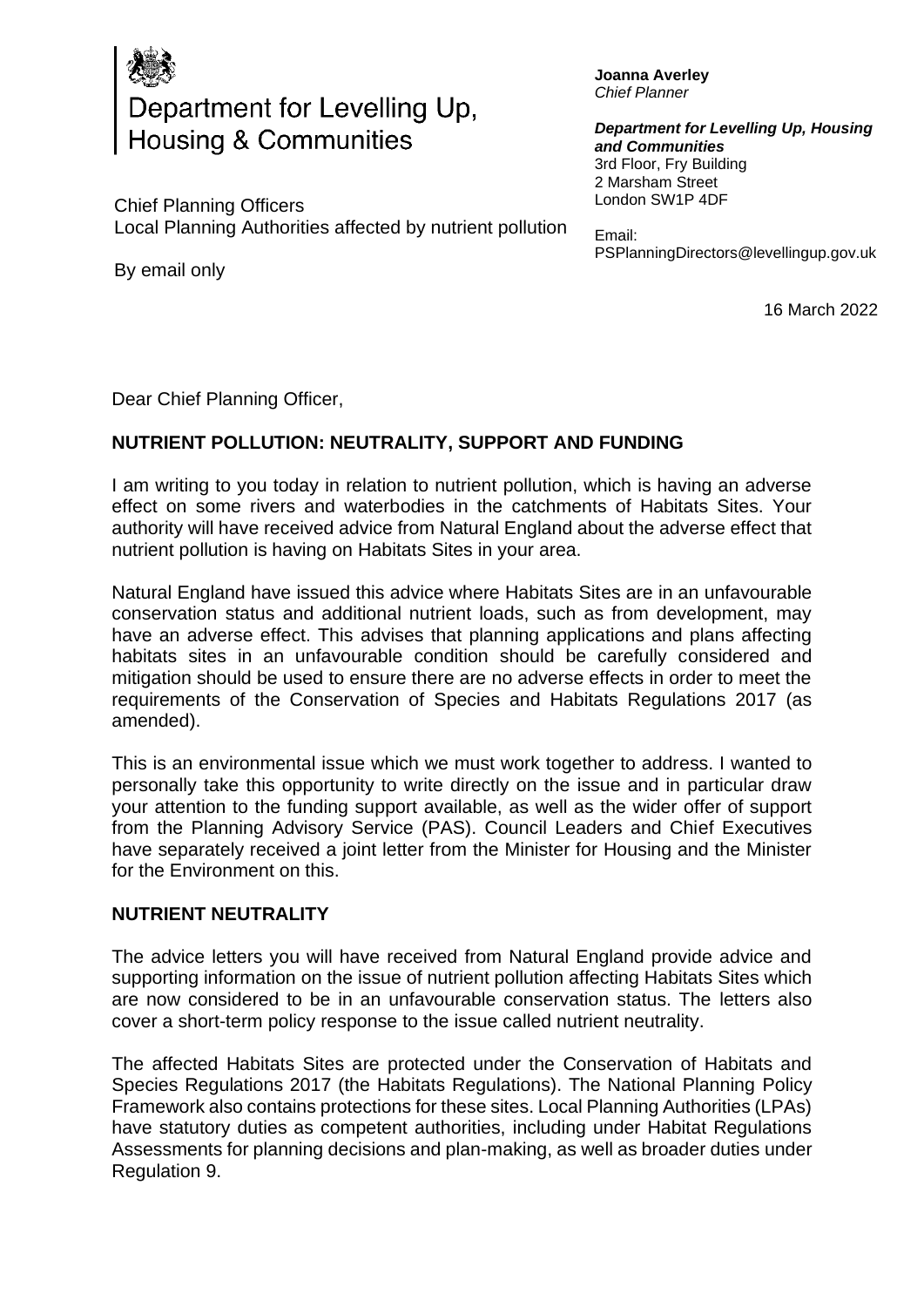Nutrient neutrality advice requires that competent authorities<sup>1</sup> under the Habitats Regulations carefully consider the nutrient impacts of any new plans and projects on habitats sites, and whether those impacts may have an adverse effect on the integrity of a habitats site that requires mitigation.

The advice is accompanied by a package of information and tools from Natural England. This includes maps of the affected catchments, details of the affected sites, a national Nutrient Neutrality Methodology, and site-specific evidence documents and nutrient calculators to assess the nutrient loads from development proposals.

#### **SUPPORT TO ENABLE DEVELOPMENT**

In addition to the nutrient calculator and tools supplied today, Natural England is developing an additional framework for assessing the effectiveness of habitat restoration and mitigation proposals and an associated reference tool. These are expected in spring and will be developed into guidance for landowners/managers and LPAs on the use of nature-based solutions to mitigate nutrient pollution. This will assist in determining appropriate and effective mitigation measures and complement the nutrient calculator tool.

We have heard from LPAs that have already been delivering nutrient neutrality and, in response to their feedback, we are providing funding to LPAs so that nutrients officers can be recruited to work across the affected catchments (more detail provided below). This funding offer will be complemented by support from the PAS, who have recruited two additional advisors to offer advice to the new catchment-based nutrients officers, and to share best practice between them. These offers are expanded on below.

## **WHAT DOES THIS MEAN FOR DECISIONS AND PLANS**

For planning applications in the affected areas, this means you need to consider the possibility of adverse effects, as a result of additional nutrient loads (including from residential developments); as part of a Habitat Regulations Assessment (HRA). In practical terms, this means that before granting any new permissions following the receipt of the Natural England advice, you will need to be confident that the development in question does not require nutrient neutrality to be acceptable under the regulations or that nutrient neutrality is secured, as part of the proposal.

The nutrient neutrality methodology allows for mitigation to be secured to ensure there are no adverse effects. There may be a need to reconsult Natural England and consider requesting additional information. When undertaking an appropriate assessment, to consider mitigation and ensure there are no adverse effect as part of a HRA, there is a statutory 21-day consultation with Natural England.

I appreciate that this will have an immediate impact on planning applications and appeals in affected areas. There may be a need to reconsider the acceptability of

<sup>1</sup>competent authorities include planning decisions-makers such as Local Planning Authorities (LPAs),the Planning Inspectorate and the Secretary of State. It also includes all government departments, public bodies (such as the Environment Agency and Ofwat), Statutory Undertakers (such as water companies) and persons holding public office.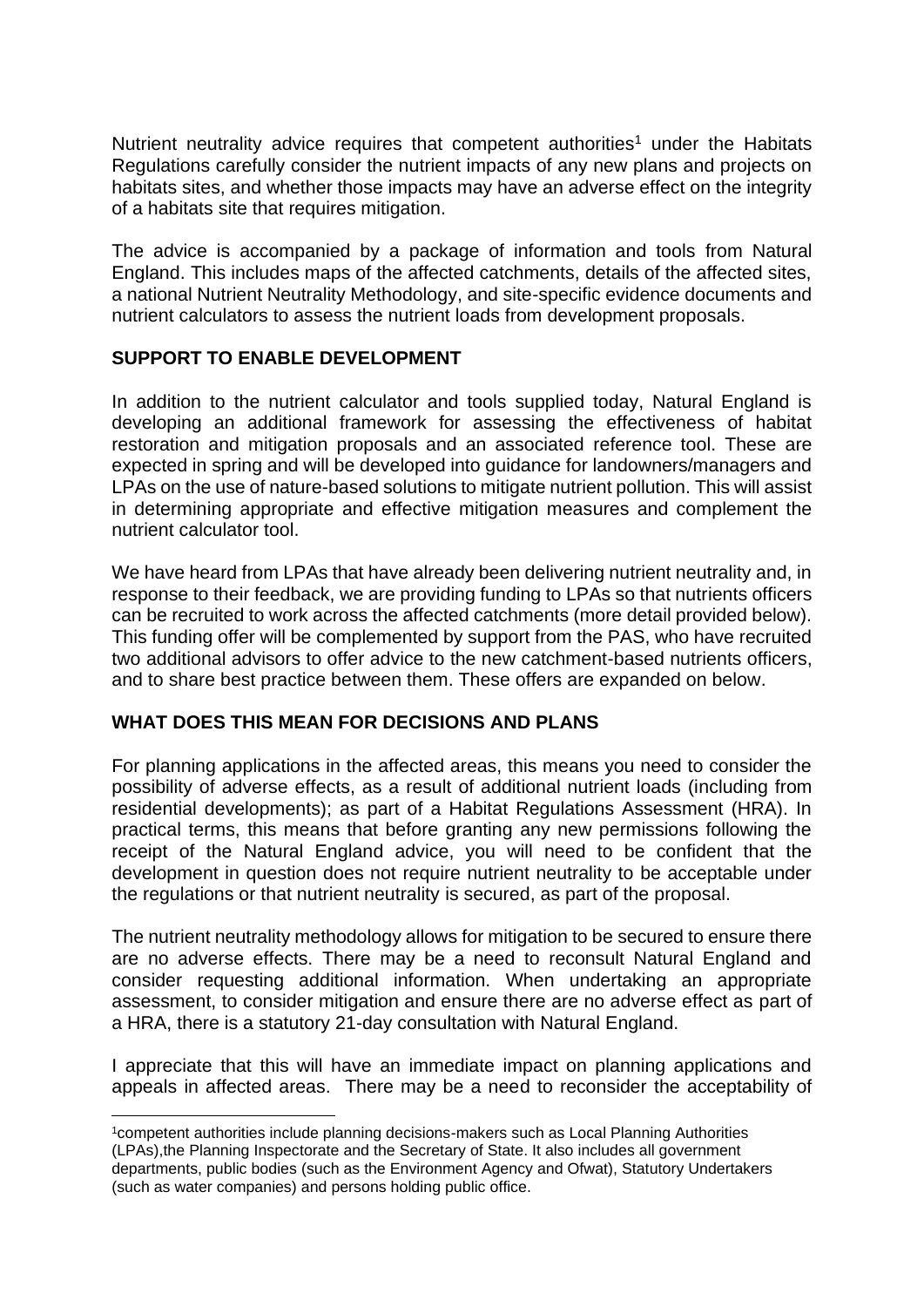current proposals, in light of the advice issued and you may need to consider seeking further information from applicants and reconsult as appropriate. In this situation you should follow the usual process of requesting a reasonable extension of time as necessary.

We recognise that in the newly affected areas, it is unlikely for there to be mitigation solutions in-place or readily available and so the ability for development to be made acceptable will be necessarily limited in the short term. As we have seen in catchments already affected by similar advice, it may take time for applicants to secure mitigation to be able to demonstrate neutrality.

As set out in the National Planning Policy Framework, I would encourage you to approach decisions on proposed development in a positive and creative way<sup>2</sup>. This should include working with developers to identify mitigation solutions, and may be aided by the use of [local validation lists](https://www.gov.uk/guidance/making-an-application#Local-information-requirements) to clarify the level of information that is required to adequately consider proposals in the context of nutrient neutrality.

I realise that the issuing of this advice may be particularly challenging in relation to plan making. Our Local Plans team will engage with those local authorities who are facing challenges to understand what support can be provided to enable plans to continue to progress, such as the funding and PAS online workshops outlined below.

We are considering wider ramifications for this advice and are actively reviewing the relevant sections of the Planning Practice Guidance to ensure it provides the best support for decision-making and plan-making in-light of the challenges of nutrient neutrality. We also recognise that there may be implications for the Housing Delivery Test and 5 Year Housing Land Supply and will keep the situation under review.

## **DLUHC FUNDING SUPPORT AT A CATCHMENT LEVEL**

Every catchment is different, and local authorities will be best placed to make decisions on how to support strategic management and mitigation plans in their areas. For this reason, national policy interventions must be supplemented by local action to work in collaboration with Natural England and the Environment Agency. This action would enable the nuances of nutrient pollution in specific catchments to be understood, the required strategies for restoring habitats sites to be formulated, and for mitigation solutions to be identified.

As mentioned above, the department will provide a nutrient support fund, with £100,000 available for each Habitats Site catchment. This will enable affected areas to hire catchment nutrients officers to respond to the challenges of nutrient pollution in a partnership approach. We are aware that catchments who have received nutrient neutrality advice before today have already incurred costs in relation to this. In order that we can make this payment to these existing catchments before the end of the financial year, we would appreciate your quick engagement in reaching agreement on which LPA in your catchment is to act as the lead and so receive the funding. All other LPAs in your catchment have also received this letter. Should you wish to take up this funding offer, please respond no later than 25 March 2022.

<sup>2</sup> Paragraph 38 of the NPPF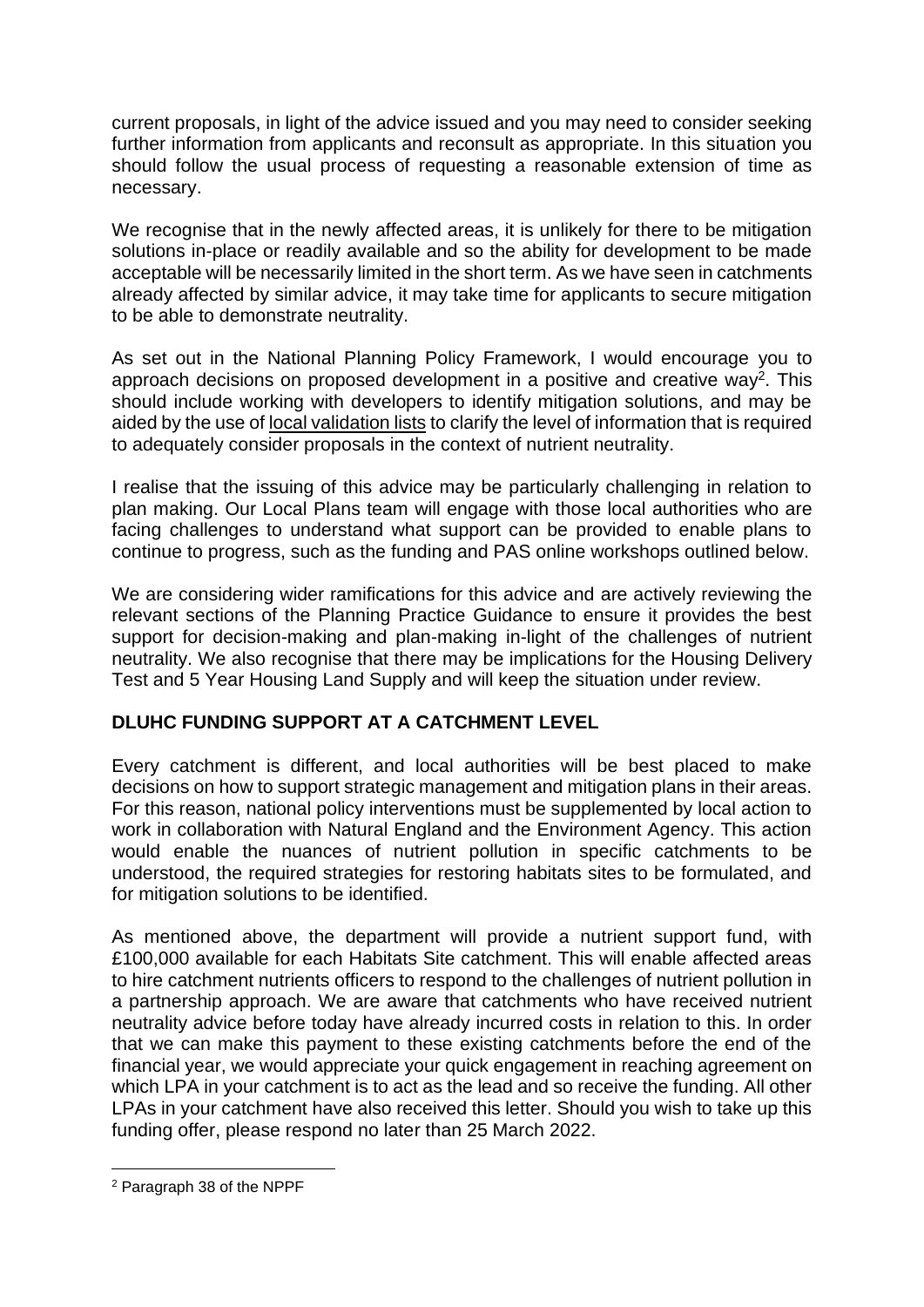For these existing catchments, PAS are hosting a dedicated informal meeting on Monday 21 March at 10am to discuss this funding, how to apply for it and how they might best support you in the short and medium term. Invites to this meeting will follow this letter.

For catchments where Natural England have issued nutrient neutrality advice for the first time today, the funding will be available from April 2022. Given the cross-boundary nature of this issue, we expect it will be most effective for the affected LPAs in your catchment to come together and agree a lead authority. This lead authority will sign a memorandum of understanding with DLUHC, setting out that all the LPAs will work together and offering suggestions for how the funding will be used. We will be able to provide you with the funding as you start to work on understanding nutrient neutrality in your area.

Regarding this funding, please contact [nutrient.ppd@levellingup.gov.uk.](mailto:nutrient.ppd@levellingup.gov.uk)

## **SUPPORT FROM THE PLANNING ADVISORY SERVICE**

We recognise this issue may bring novel issues for authorities. We are therefore working closely with the Planning Advisory Service (PAS) to put in place a comprehensive package of support, including the facilitation of sharing of best practice through an officer network.

PAS will be running a series of six online workshops on the nutrients issue. The first workshop will be on 24<sup>th</sup> March at 2pm and this will be repeated on 29<sup>th</sup> March at 10am. The workshop series will seek to support new and existing LPAs in: understanding the issue, responding to the implications with development management teams and teams who are plan-making, and beginning to understand and address the issue strategically. Please find further details of the workshop series annexed below.

PAS have hired additional dedicated nutrients advisors who will work with the catchment nutrients officers. The PAS nutrients advisors will offer advice to the nutrients officers and chair regular meetings between the catchment officers allowing for the sharing of best practice and knowledge sharing as we learn what works best. For example, we recognise the benefits that partnership working in the Solent has delivered and the solutions being identified in catchments through the development of Nutrient Management Plans.

PAS have set up an online resource on nutrient neutrality, and this will continue to be updated. This can be found along with further details of the workshop series, the officer network and other PAS resources here:

<https://local.gov.uk/pas/topics/environment/nutrient-neutrality-and-planning-system>

## **TACKLING NUTRIENT POLUTION IMPACTS NATIONALLY**

The Government is clear that nutrient neutrality can only be an interim solution. We must act to address the sources of pollution and tighten up the associated regulatory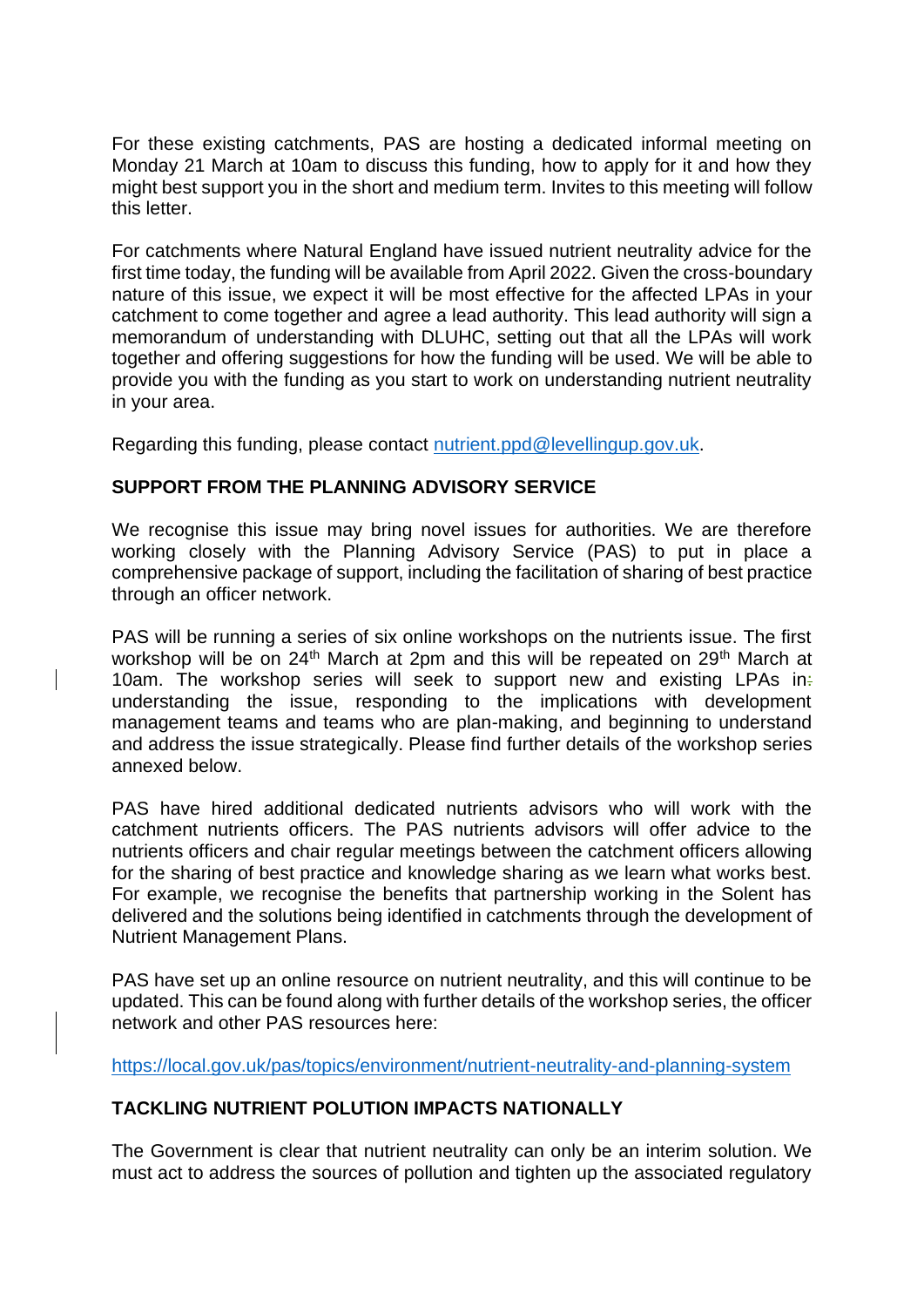frameworks to prevent further harm to protected sites. We are committed to taking action to reduce the mitigation burden in order for communities to get the homes they need.

DLUHC and DEFRA have a cross-Government task force to tackle nutrient pollution and enable development to continue. The cross-Government taskforce continues to identify the range of options in the short, medium and long term. Defra have recently published the Strategic Policy Statement to Ofwat, making clear that Ofwat and water companies should consider nutrient pollution in line with their environmental duties, which include duties under the Habitat Regulations; working with wider stakeholders to support efforts to tackle nutrient pollution.

These are pragmatic short-term steps but do not amount to a permanent solution that will improve water quality and allow sustainable development to proceed, and so we are going further. The Government already has highly ambitious plans to reduce nutrient pollution from both agriculture and sewerage works and has further plans for the future. We welcome the new and proactive investment from Severn Trent Water, United Utilities, South West Water and Yorkshire Water in collectively investing an additional £24.5m to fund nature-based based 'strategic solutions', like new wetlands, to tackle nutrient pollution. We will work with the wider industry to deliver further action, as far as possible.

Finally, we will explore legislation to further strengthen requirements to reduce nutrients at source enabling more sustainable development. This will provide greater certainty for Local Authorities.

I understand that this is a very challenging situation and I would like to reassure you that we are here to provide you with the support you need to keep the planning processes running in your local area. We will keep working on this to help solve nutrient pollution for the long-term and reduce nutrient loading into the environment for the future.

I am also copying this letter to the Planning Advisory Service.

**Yours faithfully,**

**Joanna Averley Chief Planner**